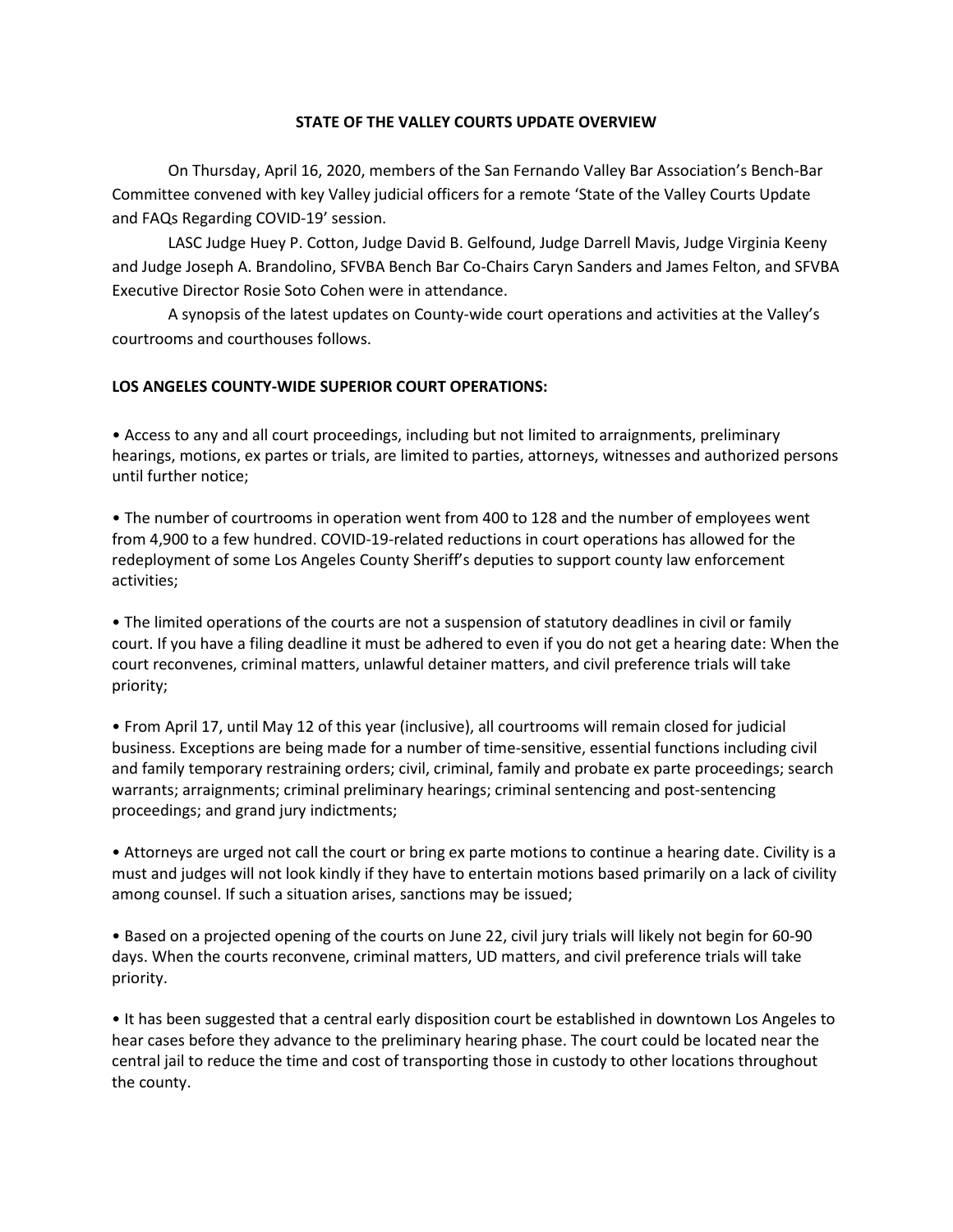• A program of temporary relief for all traffic and non-traffic infraction defendants. The relief announced today includes a 90-day grace period on all traffic and non-traffic infraction matters;

• All essential dependency hearings are being conducted via WebEx, while CourtCall and/or telephonic appearances are strongly encouraged in all courts. 977(a) appearances can be verbal in most courts;

• Attorneys are encouraged to prepare their civil cases as bench officers have no desire to be informed that, once the courts are fully functional, a case isn't ready for a hearing. If certain depositions can't be made, notice them, remove them from the calendar or come to an agreement with counsel and they will be allowed at a later date;

• For ex partes, papers should be filed the day before and arrange for CourtCall or a telephonic appearance. If the courtroom does not have CourtCall, only then should you call the clerk. Civil should be filed electronically, while family law papers should be filed by fax or in the drop box.

# **SAN FERNANDO VALLEY COURTHOUSE**

## **Van Nuys Courthouse– East**

• Family, civil and UD operations have been condensed into one courtroom with all essential functions operating out of Dept. K on the  $7<sup>th</sup>$  Floor. Walk-in restraining orders are being processed there, while restraining order hearings and ex parte family and civil being handled through CourtCall or transferred to Dept. K.

• The three family law judicial officers in Van Nuys are rotating through that single courtroom.

• All filings for family law are being done by DropBox, which is located outside the front doors of the Van Nuys-East Courthouse, or by fax filing.

• Hearing dates will not be given immediately, but once one is assigned, it will be sent out by mail to the parties.

• The family law judges are currently handling nearly a full day of restraining order hearings on Mondays, Tuesday, Thursdays and Fridays. Judgments are currently being processed and reduced staff is only about a week behind in handling them, as well as orders to appear, stipulations, and other matters that are being submitted to them.

• Cases and other matters that were on the court calendar previous to the current Covid-19 restrictions will be continued to new dates after June 22, at the earliest, based on their priority. Restraining orders will be set as soon as the courts reopen. After that, other matters have been deemed 'priority' such as requests for orders for initial custody, support or fee orders, requests for orders with respect to property, and move aways. Only after that will the court handle new or previously scheduled RFOs that seek modifications to custody or support.

• Trials and evidentiary hearings that have nothing to do with child support or custody matters will be set for hearings once the initial backlog of hearings have been processed.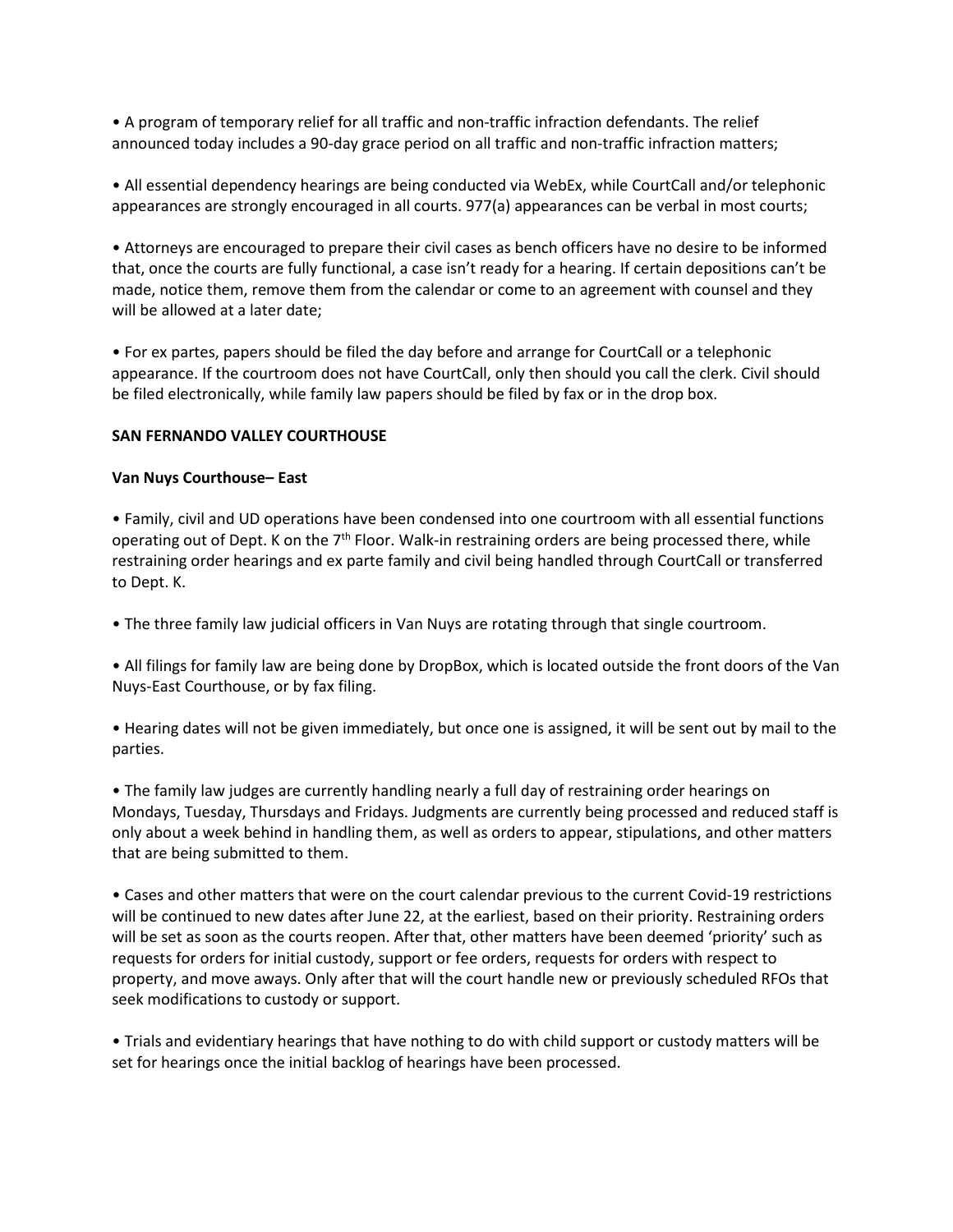• For trials set for anytime in the current time period, in all likelihood, a trial setting conference will be set so the judicial officer cab reexamine the case with counsel to determine when it should be rescheduled.

• There are no trial hearings being handled. When the courts reopen, no jury trials will probably be held before August 24. As a result, trial courts will be assisting with UD bench trials, small claims matters, and preference matters as sent out by Dept. 1. With respect to UD matters, ex parte matters are only being at 1:30 every afternoon. Generally referring to UD matters that were on the calendar have all been continued to dates after June 22. If a UD motion matters is filed through efiling, the matter will be accepted, but not set for a hearing. Instead, counsel will receive notice from the court acknowledging receipt of the filing, but that all proceedings by the court are stayed until further order. Those matters will accepted and be reset for a hearing after the courts reopen and the backlog has been cleared.

• Some matters filed to eCourt are being rejected and will continue to be: namely requests for entry of default, requests for default judgments, and requests for trial setting. They will have to be refiled when the courts reopen.

• With respect to the IT courts, we are only handling ex partes in Dept. K or over CourtCall. All ex parte matters can be handled through CourtCall until further notice. All of the matters that were on trial starting before March 16 will be continue on dates after June 22. Where there were bench or jury trials that have been advanced or vacated, CourtCall conferences or telephone conference calls with counsel will be scheduled so a trial can be scheduled in June or July.

## **Van Nuys Courthouse – West**

• Operations have been reduced from 19 courts to five.

• A single court, Dept. 100, is handling arraignments, which are usually handled in three courts. All misdemeanor cases have been continued to a later date and the parties have been notified. Currently, only child custody and felony arraignments are currently being handled there.

• Video equipment has been installed and tested in the Dept. 100 arraignment court that connects the courtroom with the Malibu and West Hollywood Sheriff's substations. The new technology will allow direct confidential communication between counsel, defendants and others, and permit proceedings to advance without all, or some, parties being physically present.

• One trial court, Dept. 113, is open to deal with everything that the usual five misdemeanor trial courts handle. Virtually all cases there have been continued.

•One felony trial court, Dept. V, is open rather than the usual six and is also handling bail review issues.

• There are two prelim courts open, Dept. 112 and Dept. 122, and all traffic matters have been continued.

•Through April and May, all trial and pre-trial matters have been continued, pursuant to the emergency orders that have been issued.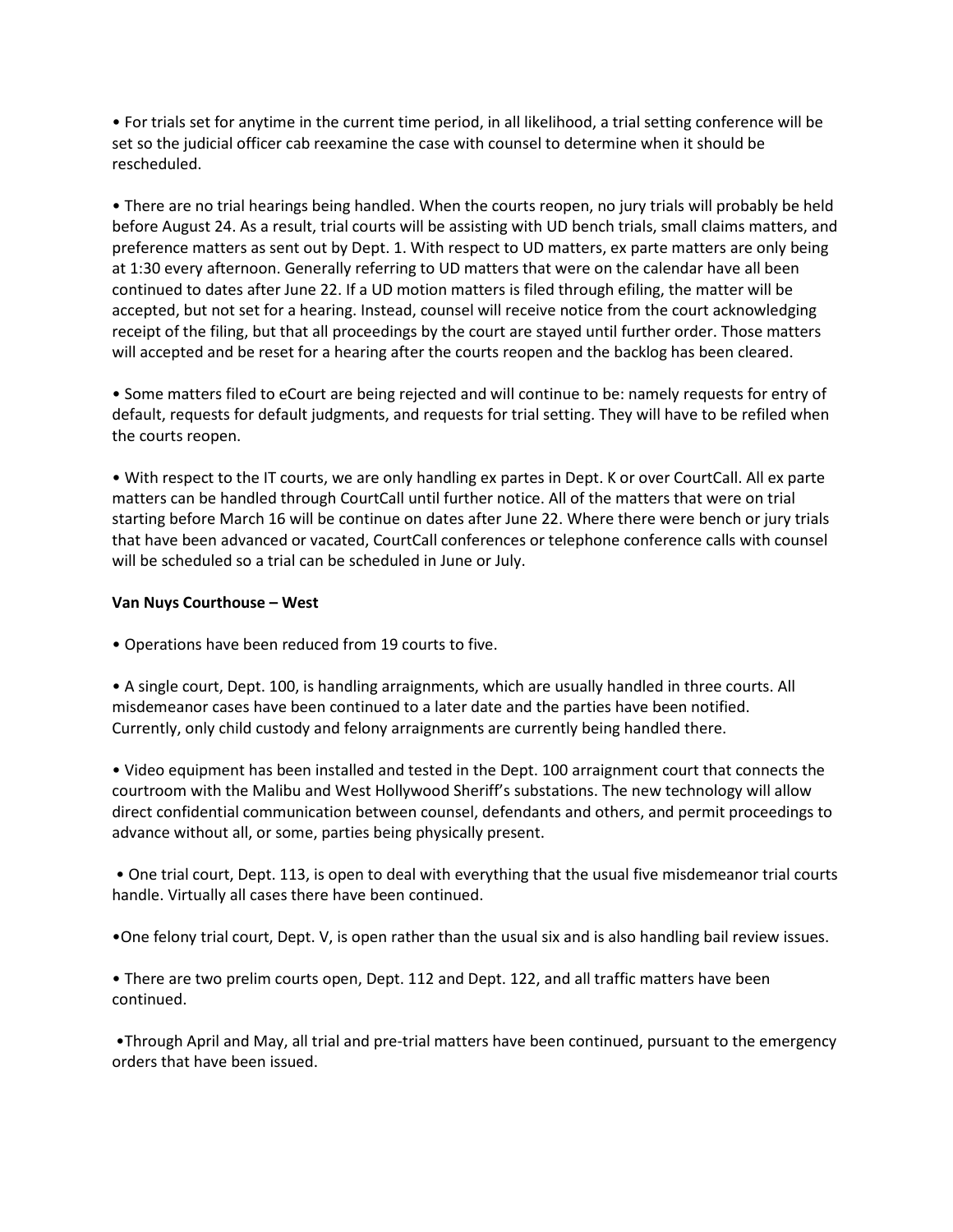# **NORTHEAST SAN FERNANDO VALLEY - SANTA CLARITA**

• Nine courts are currently operating, while eighteen courts have been closed, including the Santa Clarita Courthouse, which alone housed three misdemeanor courts. One of those has been relocated to the San Fernando Courthouse. By closing the Santa Clarita facility, staffing was reduced by 80 percent.

• One courtroom, Dept. 46, will be open at the Chatsworth Courthouse to handle family law matters, CROs, and ex parte hearings. Family law judges there are rotating in handling essential matters such as custody, TROs, and civil ex partes. There is a DropBox for filings outside the courthouse.

• At the San Fernando Courthouse, what are deemed 'essential matters' such as bail reviews, arrangement, and probation offense hearings. At the present time, there is an arraignment court, two prelim courts, a pair of felony courts, and two misdemeanor courts that are open.

• Video technology has been introduced in two of the arrangement courts in San Fernando. That allows video arranging with defendants in Sheriff Department custody in Santa Clarita. Plans call for the Los Angeles Police Department to also utilize that technology.

• The court is also seeing the liberal use of phone appearances in criminal cases. Judges in San Fernando are now allowing attorneys and defendants to appear by phone, after a 977 waiver.

• Family judges are currently triaging cases to determine which matters get priority.

#### **NORTH CENTRAL JUDICIAL DISTRICT**

• Collectively, eleven courtrooms remain open at four courthouses, while staff has been reduced by 75 percent.

• Burbank: One courtroom is open out of the six located at the facility. That court handles all criminal matters including preliminary hearings and arraignments. Two judges, one of whom was not originally assigned to Burbank, are rotating there.

• Glendale: One courtroom is open, compared to the six that were functioning before the Covid-19 outbreak. As in Burbank, that court is primarily handling criminal matters with all civil matters consolidated there, as well.

• Alhambra: Two of eight courtrooms are open. Preliminary hearings and arraignments are being heard in one of the courtrooms, while another is handling bail review and felony matters.

• Pasadena: There are seven courts open out of the 17 in the courthouse. Family law cases are being rotated between three bench officers out of Dept. A. Criminal proceedings are being conducted in Dept. D and Dept. J., the preliminary hearing court. Dept. H is also hearing other proceedings on the felony calendar, while Dept E is handling bail review. Misdemeanors proceedings have been consolidated into Depts. O and G.